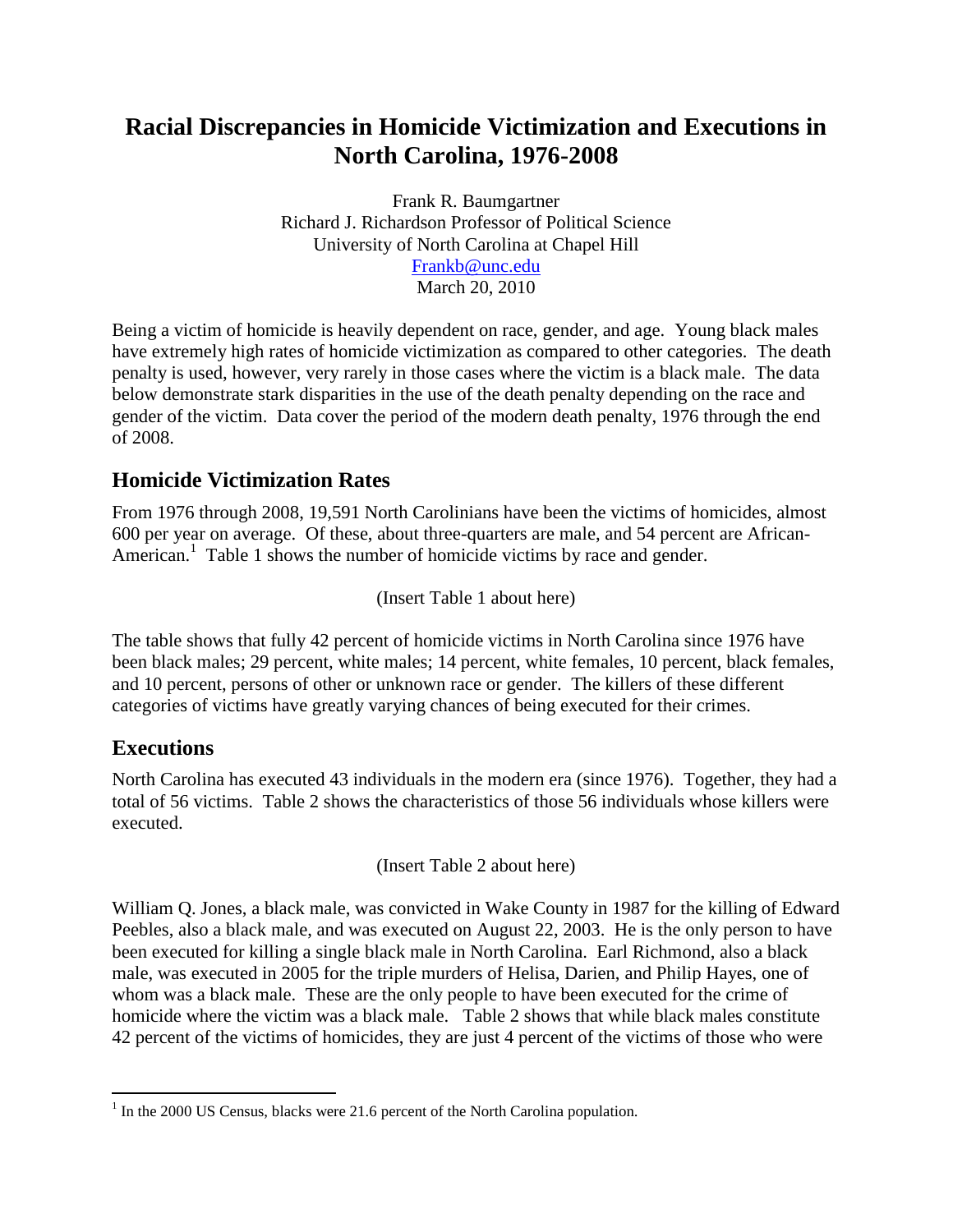later executed. White females, by contrast, represent 13 percent of the overall victims, but 43 percent of those for whom the murderer was in turn put to death.

Table 3 combines the information from Tables 1 and 2 to show the dramatic differences in the rates of executions for those who kill different types of victims.

(Insert Table 3 about here)

The killers of 56 homicide victims have been executed in North Carolina since 1976, whereas 19,517 homicides have occurred. The rate of execution is therefore 56 / 19,517 or 2.87 per 1,000, or less than 0.3 percent. First of all, we should note what a minute proportion of all murders are punished by execution. Second, however, the disparities apparent in the table are truly remarkable. Black men are by far the largest category of victims of homicides, but the killing of white women has more than 40 times more likelihood of leading to an execution than does the killing of a black man.

Figures 1 and 2 illustrate the data presented above.

(Insert Figures 1 and 2 about here)

## **Historical Trends**

Are the racial tendencies in the application of North Carolina's death penalty new, or do they reflect long-standing patterns? In order to address this question we can compare rates of execution over time for white and black defendants. Figures 3 and 4 present these data (calculated from Espy and Smylka 2004).

(Insert Figures 3 and 4 about here)

Figure 3 shows the entire historical record of the annual number of executions since 1720, and Figure 4 shows only the  $20<sup>th</sup>$  century. Whether we look at the entire historical record or only the most recent period, we see that over 70 percent of those executed have been African-Americans and that this number has commonly been 100 percent: the death penalty has often been *exclusively* reserved for African-Americans, if we look at any single year.

North Carolina passed the Racial Justice Act in 2009, allowing those condemned to death to present statistical evidence suggesting that race may have played a factor in patterns of sentencing in the state or in their judicial jurisdiction. The simple presentation of various official statistics that I have compiled here suggests that there has indeed been a long-standing connection between race and the death penalty, in particular when we consider the racial status of the victim of the crime. The bulk of homicides in North Carolina affect African-American men (especially young men). The likelihood of being executed for those crimes is 40 times lower, however, than for the killing of a white woman.

The Fourteenth Amendment to the US Constitution states that "no state shall ... deny to any person within its jurisdiction the equal protection of the laws."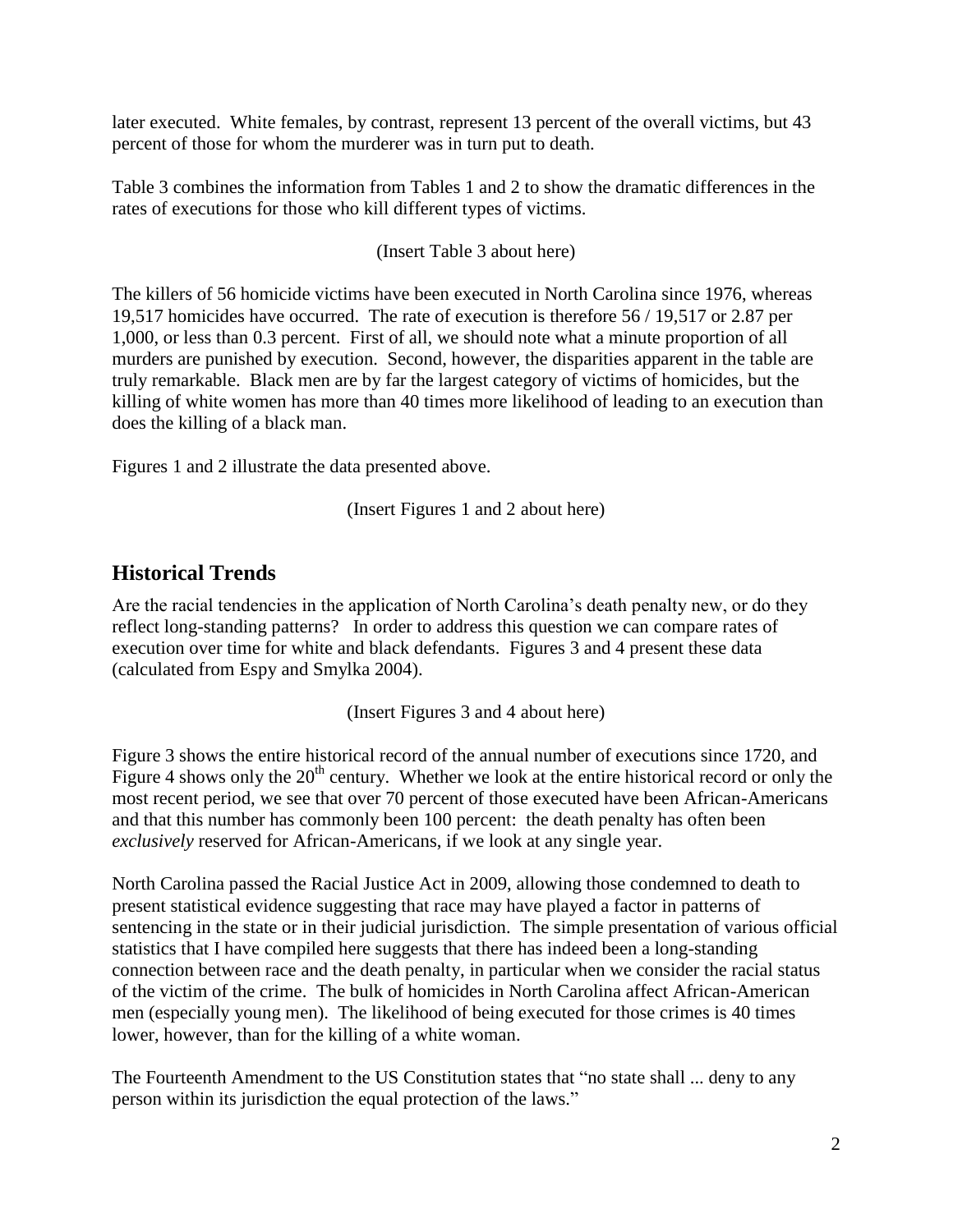|      |       |      |        |                  |       |              |       |                  |       |              |        |              | Race or  |
|------|-------|------|--------|------------------|-------|--------------|-------|------------------|-------|--------------|--------|--------------|----------|
|      |       |      |        |                  |       |              |       |                  |       |              |        |              | Gender   |
|      |       |      |        | Gender           |       |              | Other | Race             | White | <b>Black</b> | White  | <b>Black</b> | Other or |
| Year | Total | Male | Female | Unknown          | White | <b>Black</b> | Races | Unknown          | Male  | Male         | Female | Female       | Unknown  |
| 1976 | 609   | 465  | 142    | $\overline{2}$   | 222   | 370          | 15    | $\overline{2}$   | 174   | 278          | 48     | 92           | 17       |
| 1977 | 586   | 435  | 151    | $\boldsymbol{0}$ | 257   | 304          | 25    | $\overline{0}$   | 196   | 223          | 61     | 82           | 25       |
| 1978 | 600   | 446  | 144    | 9                | 276   | 306          | 8     | 9                | 199   | 242          | 78     | 65           | 17       |
| 1979 | 600   | 468  | 132    | $\boldsymbol{0}$ | 280   | 310          | 10    | $\boldsymbol{0}$ | 208   | 252          | 72     | 58           | $10\,$   |
| 1980 | 619   | 483  | 136    | $\boldsymbol{0}$ | 281   | 327          | 11    | $\mathbf{0}$     | 206   | 268          | 75     | 59           | 11       |
| 1981 | 541   | 402  | 139    | $\boldsymbol{0}$ | 249   | 276          | 16    | $\boldsymbol{0}$ | 176   | 212          | 72     | 64           | 16       |
| 1982 | 545   | 401  | 144    | $\boldsymbol{0}$ | 243   | 288          | 14    | 0                | 167   | 224          | 76     | 64           | 14       |
| 1983 | 490   | 362  | 128    | $\boldsymbol{0}$ | 219   | 257          | 12    | $\overline{c}$   | 159   | 195          | 60     | 62           | 14       |
| 1984 | 539   | 405  | 133    | $\mathbf{1}$     | 245   | 277          | 14    | 3                | 184   | 209          | 61     | 68           | 17       |
| 1985 | 520   | 383  | 137    | $\boldsymbol{0}$ | 248   | 254          | 18    | $\boldsymbol{0}$ | 176   | 193          | 71     | 61           | 18       |
| 1986 | 515   | 391  | 124    | $\boldsymbol{0}$ | 228   | 266          | 19    | $\overline{2}$   | 168   | 208          | 60     | 57           | $22\,$   |
| 1987 | 519   | 374  | 145    | $\boldsymbol{0}$ | 239   | 268          | 11    | $\boldsymbol{0}$ | 169   | 196          | 70     | 72           | 11       |
| 1988 | 510   | 374  | 136    | $\boldsymbol{0}$ | 231   | 266          | 12    | $\boldsymbol{0}$ | 167   | 195          | 65     | 72           | 12       |
| 1989 | 584   | 431  | 153    | $\boldsymbol{0}$ | 242   | 327          | 10    | 5                | 167   | 253          | 75     | 73           | 15       |
| 1990 | 711   | 548  | 163    | $\boldsymbol{0}$ | 278   | 405          | 24    | 4                | 204   | 325          | 74     | 80           | 28       |
| 1991 | 769   | 603  | 165    | $\mathbf{1}$     | 314   | 438          | 15    | $\overline{2}$   | 227   | 363          | 86     | 75           | 18       |
| 1992 | 723   | 534  | 189    | $\boldsymbol{0}$ | 272   | 433          | 18    | $\overline{0}$   | 191   | 332          | 81     | 100          | 18       |
| 1993 | 785   | 589  | 197    | $\boldsymbol{0}$ | 287   | 484          | 13    | $\mathbf{1}$     | 194   | 383          | 93     | 101          | 14       |
| 1994 | 772   | 570  | 201    | $\mathbf{1}$     | 295   | 455          | 18    | 4                | 210   | 344          | 85     | 111          | 22       |
| 1995 | 677   | 518  | 158    | $\mathbf{1}$     | 259   | 382          | 28    | 7                | 174   | 319          | 86     | 64           | 35       |
| 1996 | 619   | 466  | 150    | 3                | 248   | 352          | 17    | $\overline{2}$   | 182   | 267          | 63     | 86           | 21       |
| 1997 | 614   | 458  | 155    | $\mathbf{1}$     | 265   | 319          | 26    | 4                | 185   | 251          | 80     | 68           | 30       |
| 1998 | 612   | 463  | 149    | $\boldsymbol{0}$ | 255   | 337          | 15    | 5                | 187   | 262          | 69     | 75           | 20       |
| 1999 | 536   | 395  | 136    | 5                | 215   | 292          | 29    | $\boldsymbol{0}$ | 152   | 220          | 62     | 72           | 30       |
| 2000 | 551   | 422  | 128    | $\mathbf{1}$     | 231   | 295          | 25    | $\overline{0}$   | 164   | 239          | 67     | 56           | 25       |
| 2001 | 517   | 392  | 122    | 3                | 237   | 249          | 31    | $\boldsymbol{0}$ | 166   | 204          | 71     | 45           | 31       |

Table 1. Homicide Victimization Rates in North Carolina.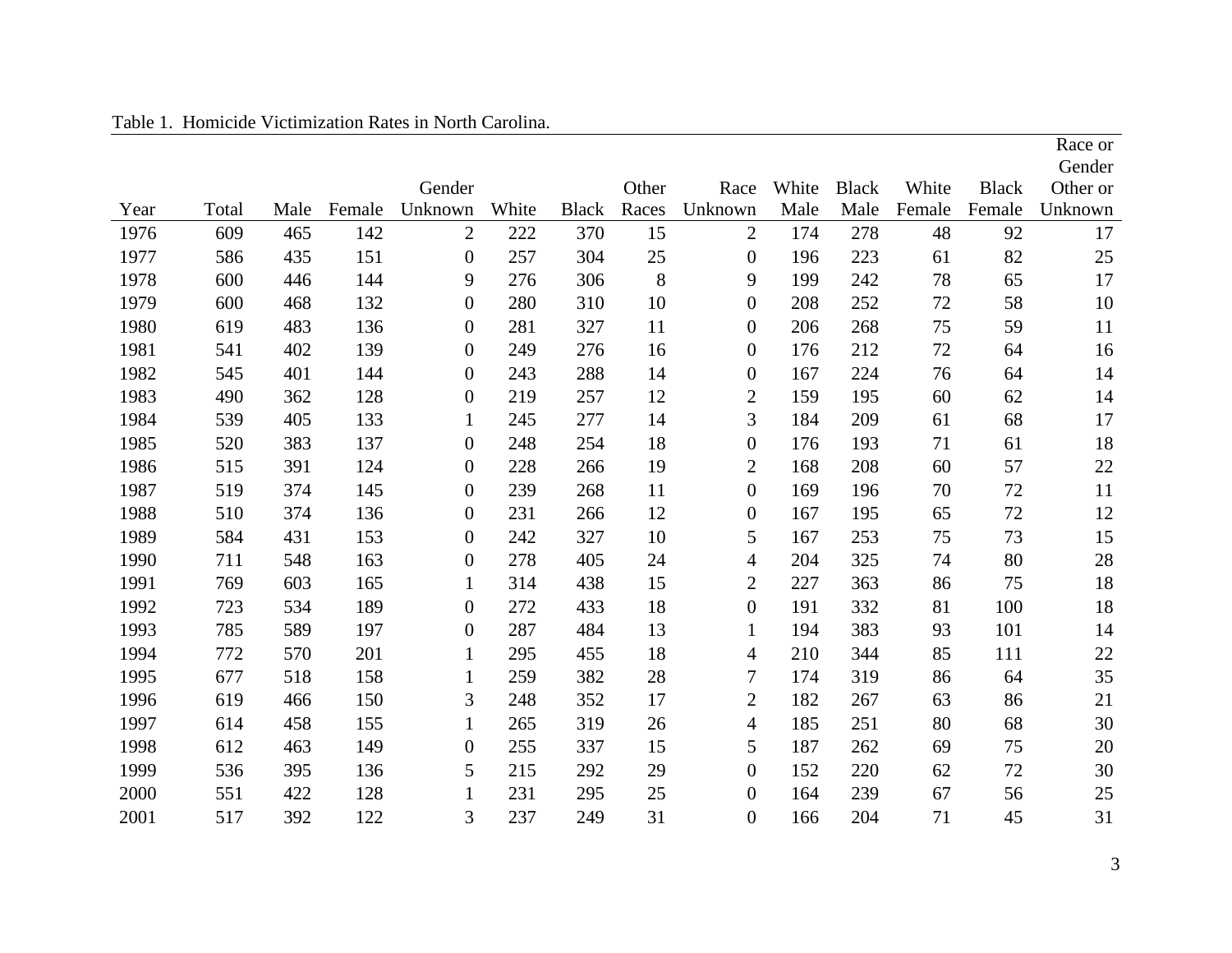| 2002    | 543    | 396    | 147   | $\overline{0}$   | 239   | 275    | 29   | $\overline{0}$ | 157   | 219   | 82    | 56    | 29   |
|---------|--------|--------|-------|------------------|-------|--------|------|----------------|-------|-------|-------|-------|------|
| 2003    | 503    | 382    | 119   | 2                | 207   | 270    | 26   | $\overline{0}$ | 141   | 222   | 66    | 48    | 26   |
| 2004    | 503    | 380    | 121   | 2                | 213   | 254    | 36   | $\overline{0}$ | 149   | 202   | 64    | 52    | 36   |
| 2005    | 582    | 446    | 136   | $\boldsymbol{0}$ | 258   | 294    | 30   | $\overline{0}$ | 177   | 242   | 81    | 52    | 30   |
| 2006    | 534    | 384    | 130   | 20               | 216   | 293    | 25   | $\overline{0}$ | 138   | 227   | 68    | 57    | 44   |
| 2007    | 592    | 452    | 138   | 2                | 240   | 327    | 25   | $\overline{0}$ | 167   | 269   | 73    | 58    | 25   |
| 2008    | 597    | 429    | 168   | $\boldsymbol{0}$ | 267   | 296    | 34   | $\overline{0}$ | 172   | 234   | 95    | 62    | 34   |
|         |        |        |       |                  |       |        |      |                |       |       |       |       |      |
| Totals  | 19,517 | 14,646 | 4,816 | 55               | 8,254 | 10,547 | 663  | 53             | 5,851 | 8,271 | 2,388 | 2,267 | 739  |
| Percent | 100.00 | 75.04  | 24.68 | 0.28             | 42.29 | 54.04  | 3.40 | 0.27           | 29.98 | 42.38 | 12.24 | 11.62 | 3.79 |

Notes: Data from 1976 through 1999 come from Fox 2001. From 2000 through 2008 they come from the North Carolina State Bureau of Investigation [\(http://sbi2.jus.state.nc.us/crp/public/Default.htm\)](http://sbi2.jus.state.nc.us/crp/public/Default.htm) accessed in January 2010. Numbers from both sources were available for 1999. The North Carolina numbers were approximately 3 percent lower than the Fox (US Department of Justice) numbers over all, with no discernible differences in relative ratios by race or gender.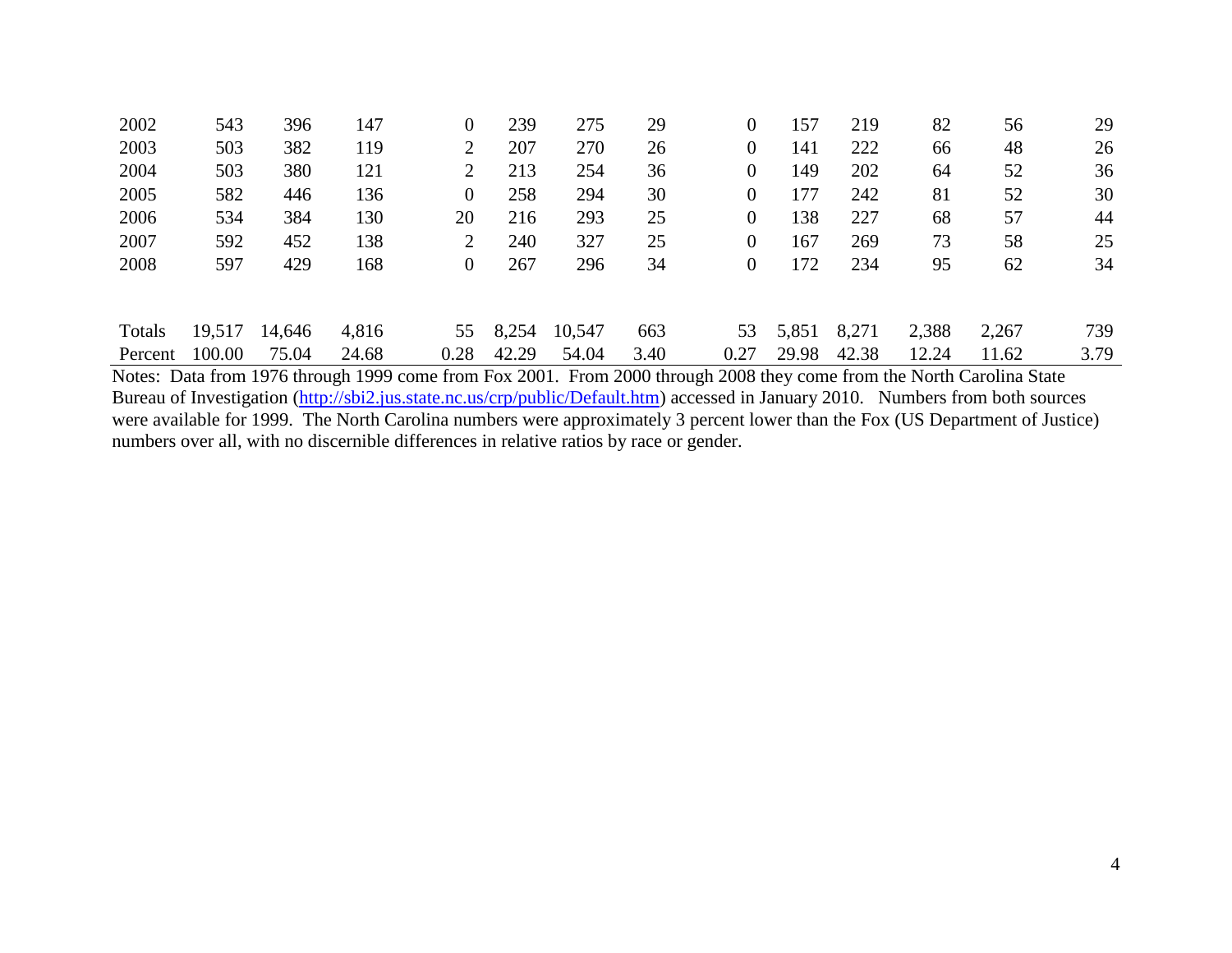|                               | All Murder Victims |            | Victims of Persons Executed |            |  |
|-------------------------------|--------------------|------------|-----------------------------|------------|--|
| <b>Victim Characteristics</b> | Number             | Percentage | Number                      | Percentage |  |
| <b>Black Male</b>             | 8,271              | 42         |                             |            |  |
| White Male                    | 5,852              | 29         | 20                          | 36         |  |
| <b>White Female</b>           | 2,388              | 13         | 24                          | 43         |  |
| <b>Black Female</b>           | 2,267              | 10         |                             | 14         |  |
| Other or Unknown              | 739                |            |                             |            |  |
| Total                         | 19,517             | 100        | 56                          | 100        |  |

Table 2. Race and Gender of North Carolina Murder Victims, by Execution Status.

Note: Information about executions was downloaded from the NC Department of Corrections web site on March 19, 2010: [http://www.doc.state.nc.us/dop/deathpenalty/executed.htm.](http://www.doc.state.nc.us/dop/deathpenalty/executed.htm)

| Tuble 5. Encounter Rules per 1,000 margers, of victim emineteristics |                                     | Victims of | <b>Execution Rate per</b> |
|----------------------------------------------------------------------|-------------------------------------|------------|---------------------------|
| Victim Characteristics                                               | All Murder Victims Persons Executed |            | 1,000 Homicides           |
| <b>White Female</b>                                                  | 2,388                               | 24         | 10.05                     |
| <b>Black Female</b>                                                  | 2,267                               | 8          | 3.53                      |
| White Male                                                           | 5,852                               | 20         | 3.42                      |
| Other or Unknown                                                     | 739                                 | 2          | 2.71                      |
| <b>Black Male</b>                                                    | 8,271                               | 2          | 0.24                      |
| Total                                                                | 19,517                              | 56         | 2.87                      |

Table 3. Execution Rates per 1,000 Murders, by Victim Characteristics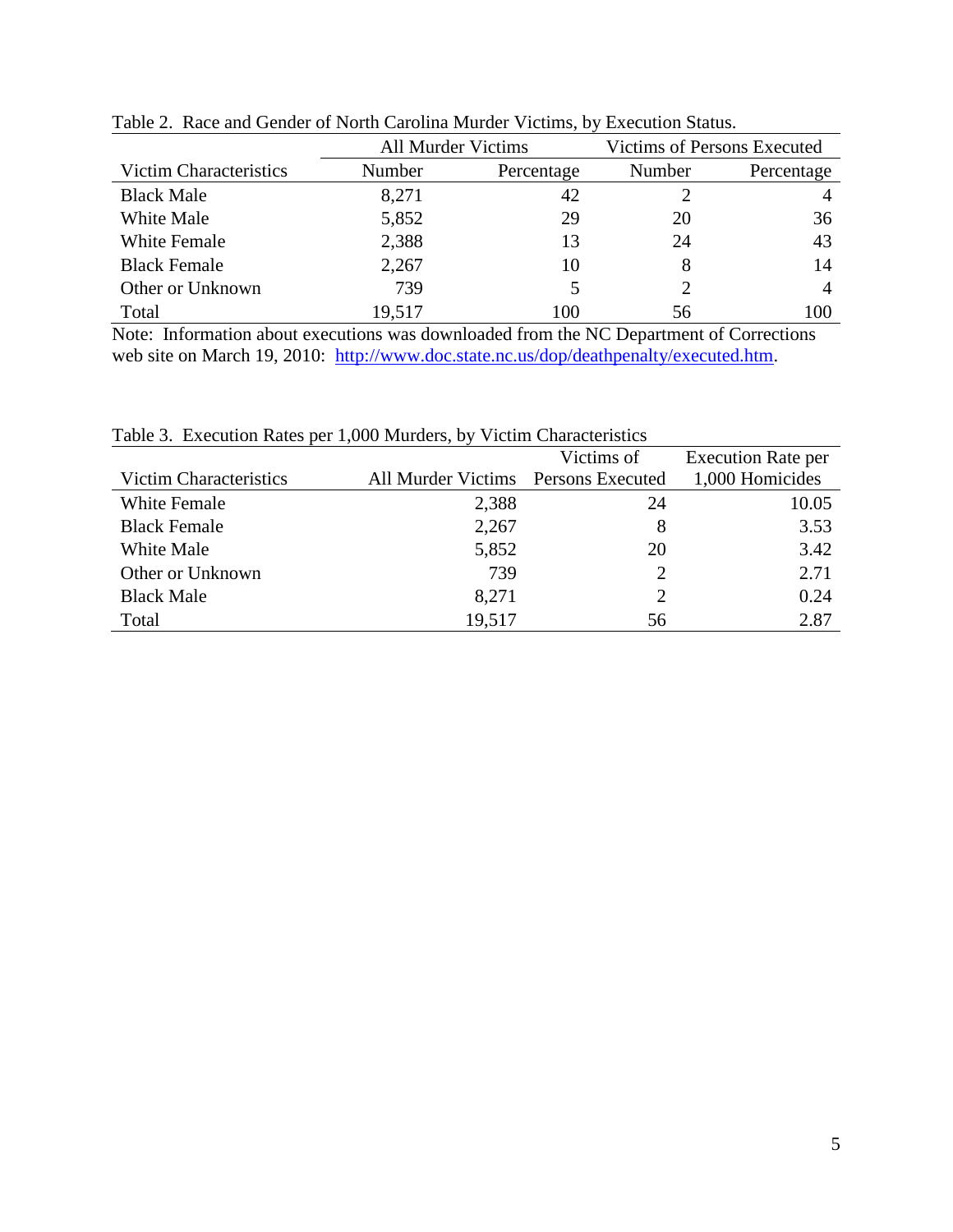

Figure 1. Race and Gender of Homicide Victims



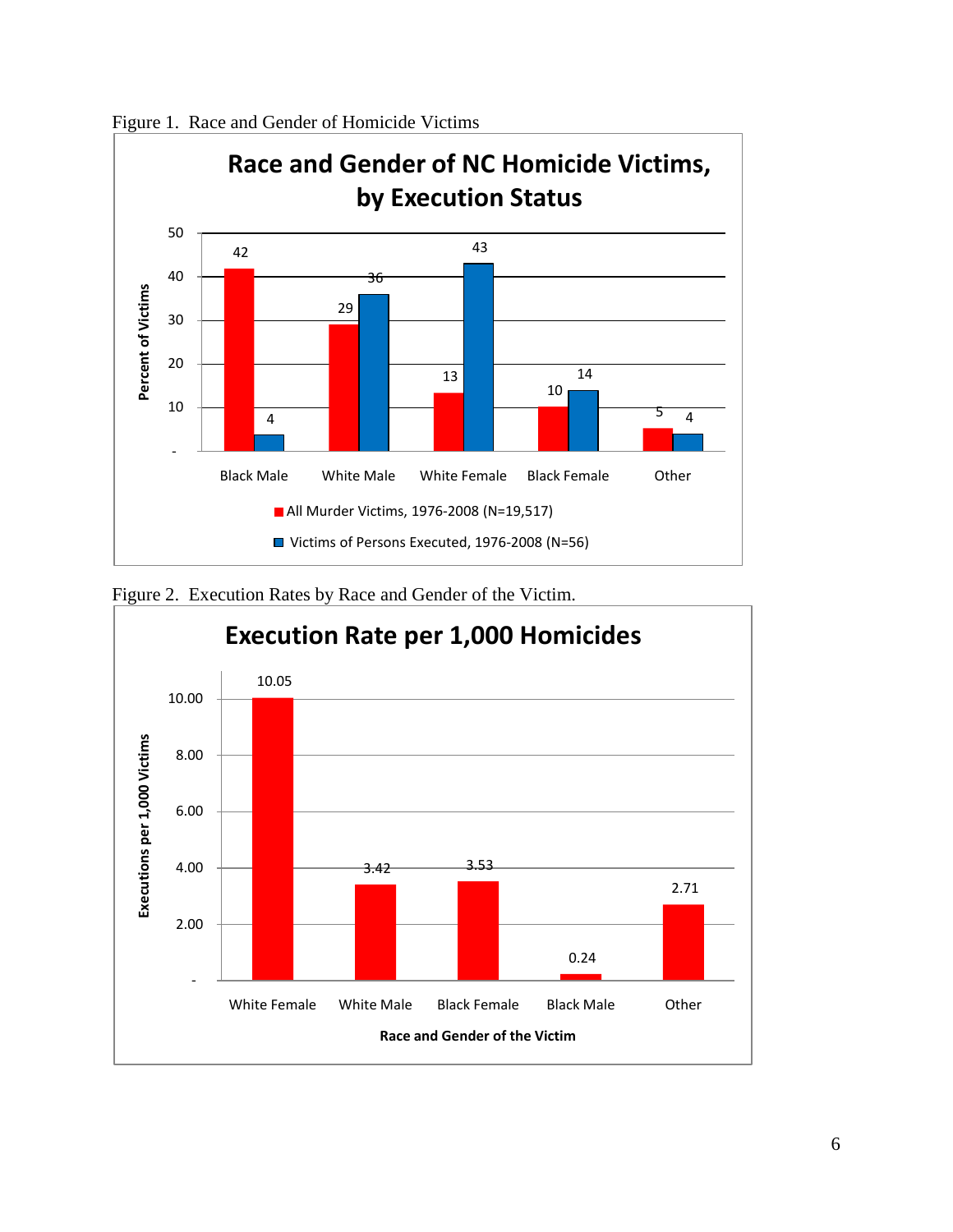

Figure 3. Numbers and Percent Black of North Carolina Executions, 1700 to 2002.

Figure 4. Numbers and Percent Black of North Carolina Executions, 1900 to 2002.